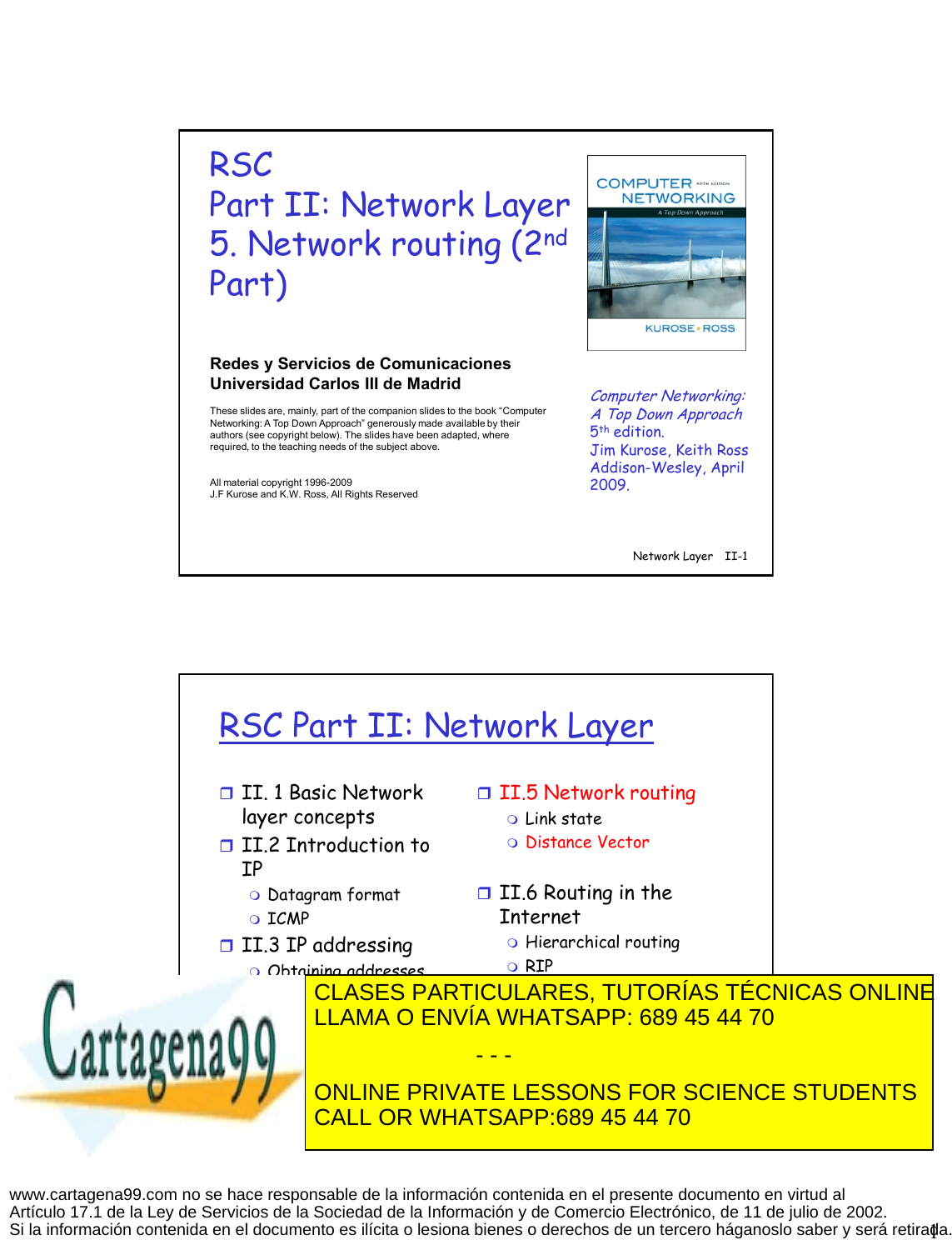



Si la información contenida en el documento es ilícita o lesiona bienes o derechos de un tercero háganoslo saber y será retira@a. www.cartagena99.com no se hace responsable de la información contenida en el presente documento en virtud al Artículo 17.1 de la Ley de Servicios de la Sociedad de la Información y de Comercio Electrónico, de 11 de julio de 2002.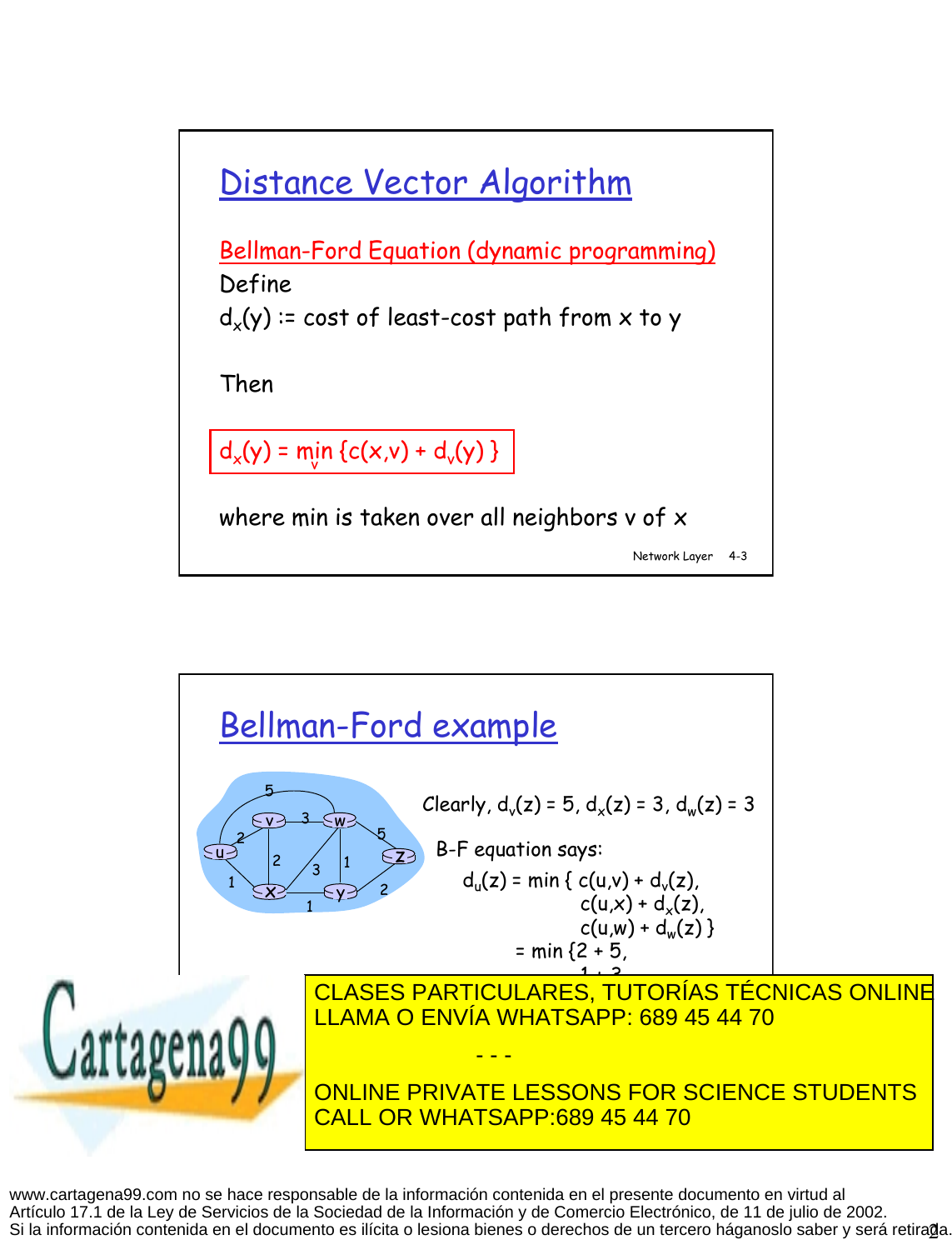



Si la información contenida en el documento es ilícita o lesiona bienes o derechos de un tercero háganoslo saber y será retira@a. www.cartagena99.com no se hace responsable de la información contenida en el presente documento en virtud al Artículo 17.1 de la Ley de Servicios de la Sociedad de la Información y de Comercio Electrónico, de 11 de julio de 2002.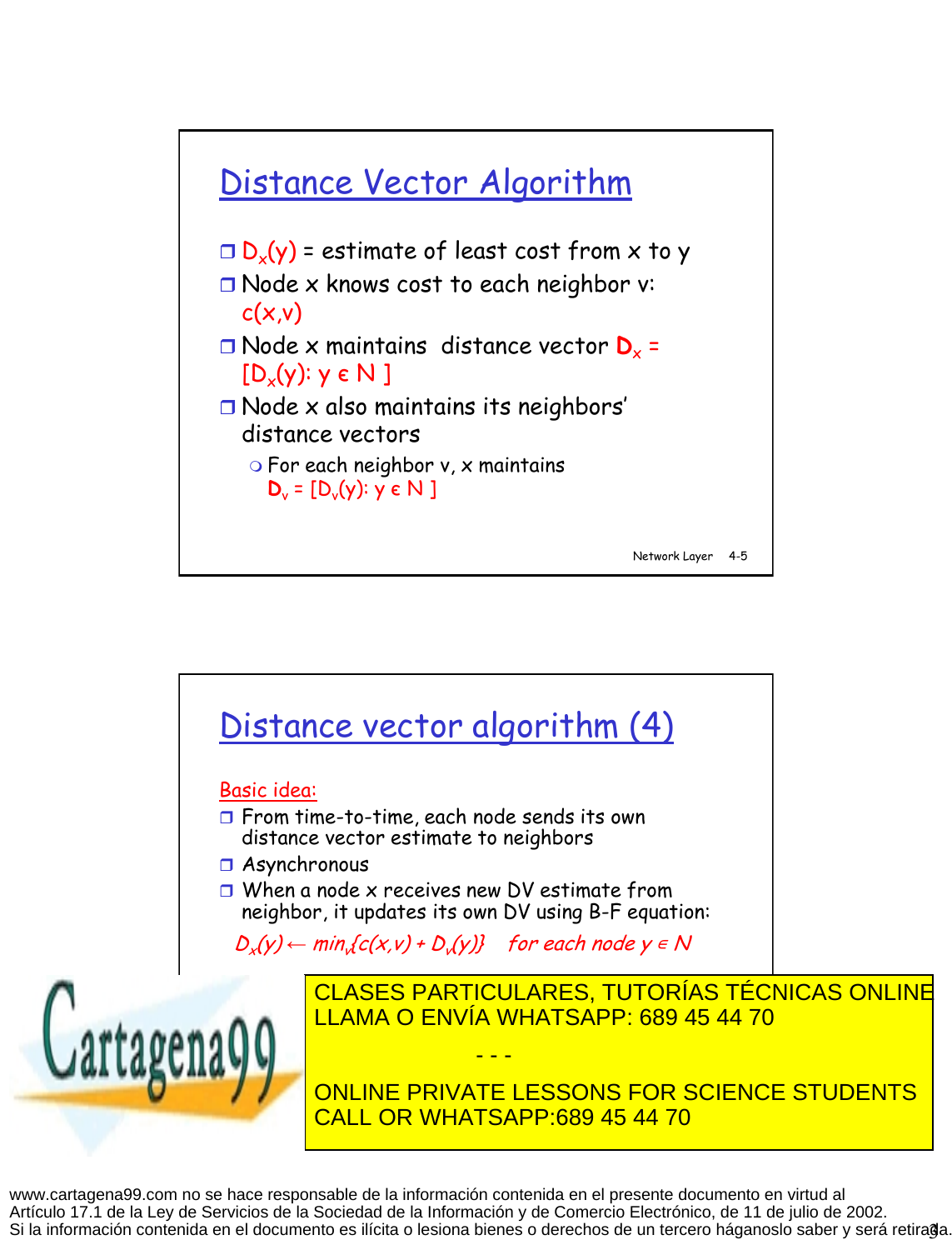



Si la información contenida en el documento es ilícita o lesiona bienes o derechos de un tercero háganoslo saber y será retira**d**a. www.cartagena99.com no se hace responsable de la información contenida en el presente documento en virtud al Artículo 17.1 de la Ley de Servicios de la Sociedad de la Información y de Comercio Electrónico, de 11 de julio de 2002.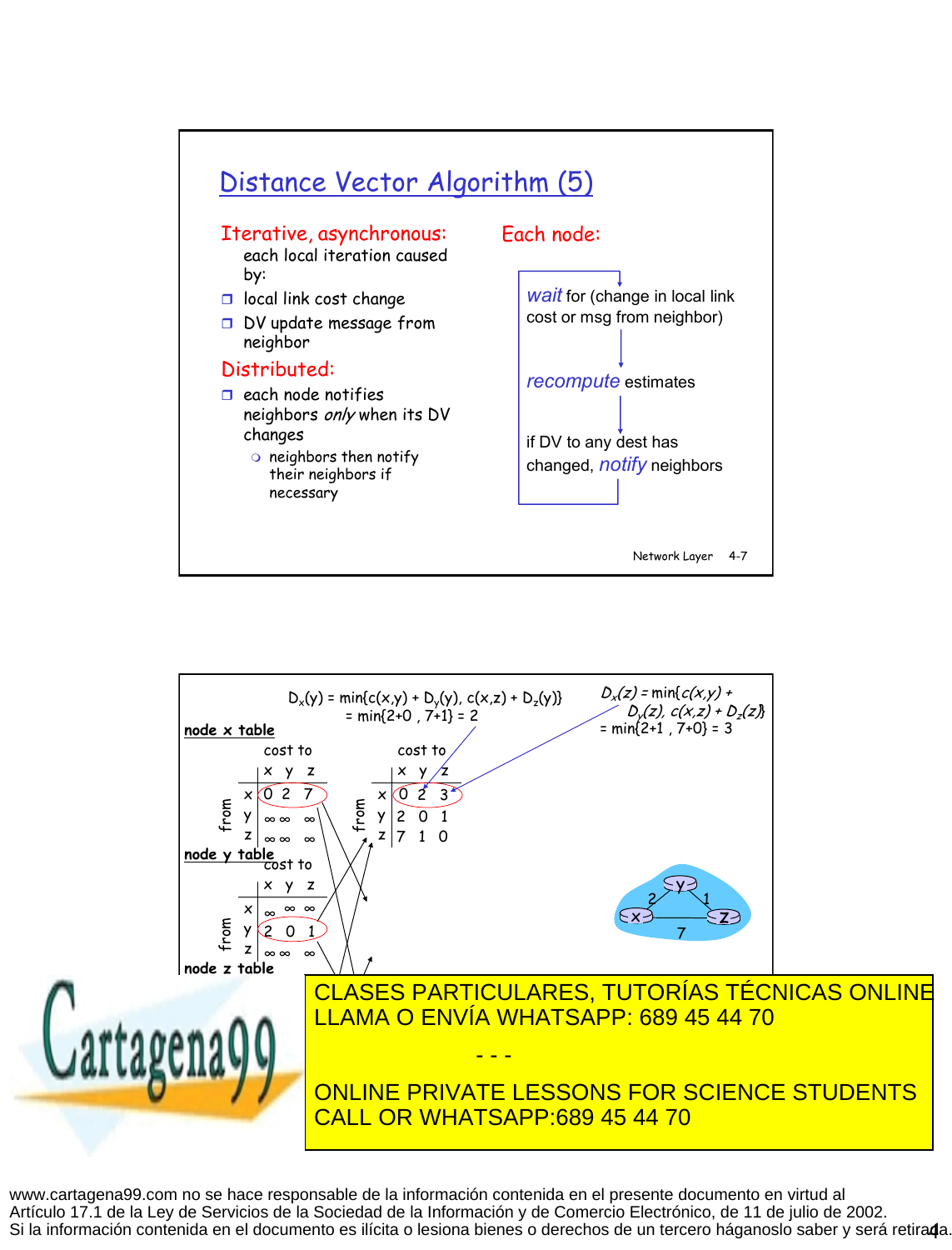



Si la información contenida en el documento es ilícita o lesiona bienes o derechos de un tercero háganoslo saber y será retira§a. www.cartagena99.com no se hace responsable de la información contenida en el presente documento en virtud al Artículo 17.1 de la Ley de Servicios de la Sociedad de la Información y de Comercio Electrónico, de 11 de julio de 2002.